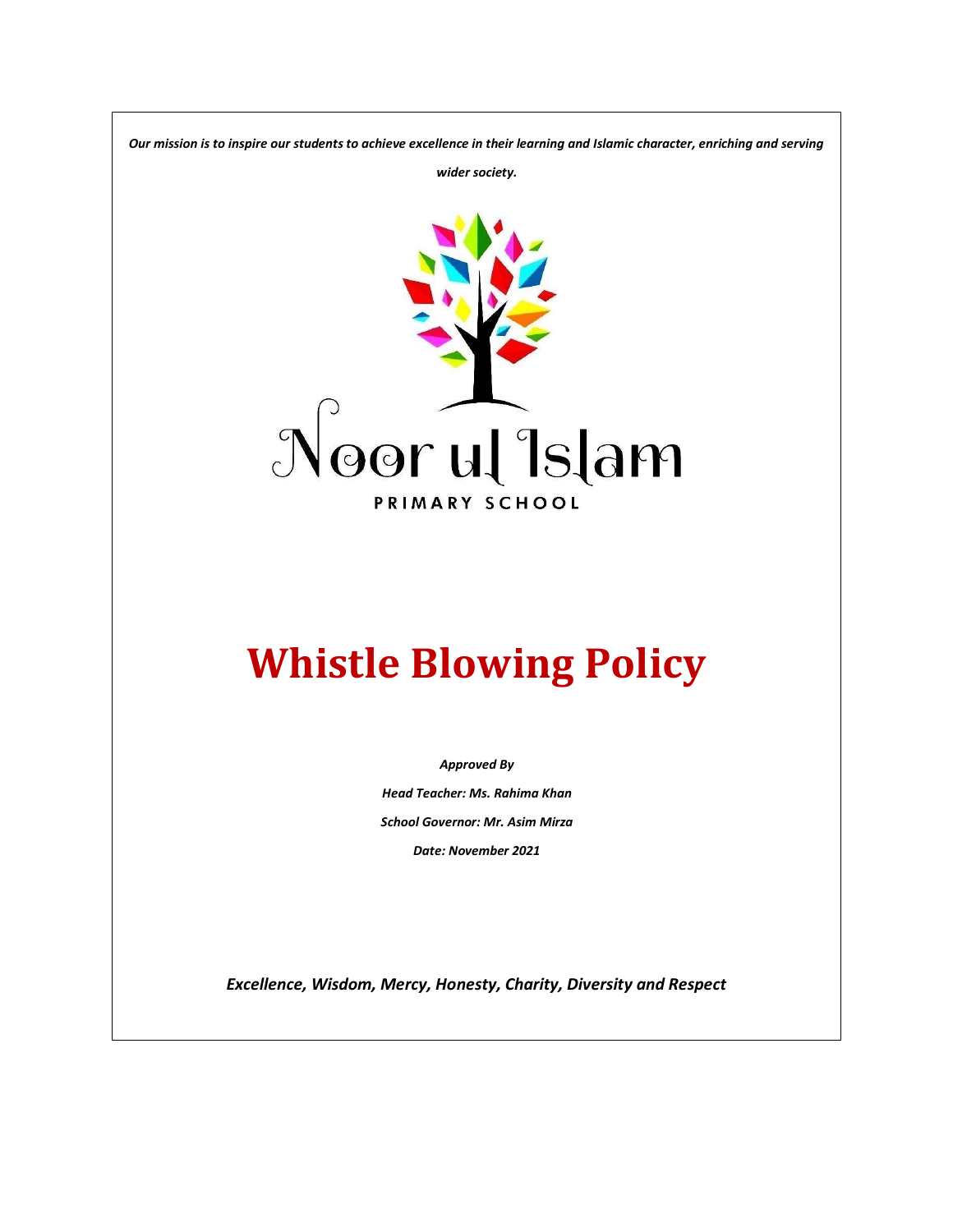## **Contents**

- **1. Introduction**
- **2. Reasons for Whistle Blowing**
- **3. What Stops People from Whistle Blowing**
- **4. How to Raise a Concern**
- **5. What Happens Next**
- **6. Self-Reporting**
- **7. Further Advice and Support**
- **8. Monitoring and Review**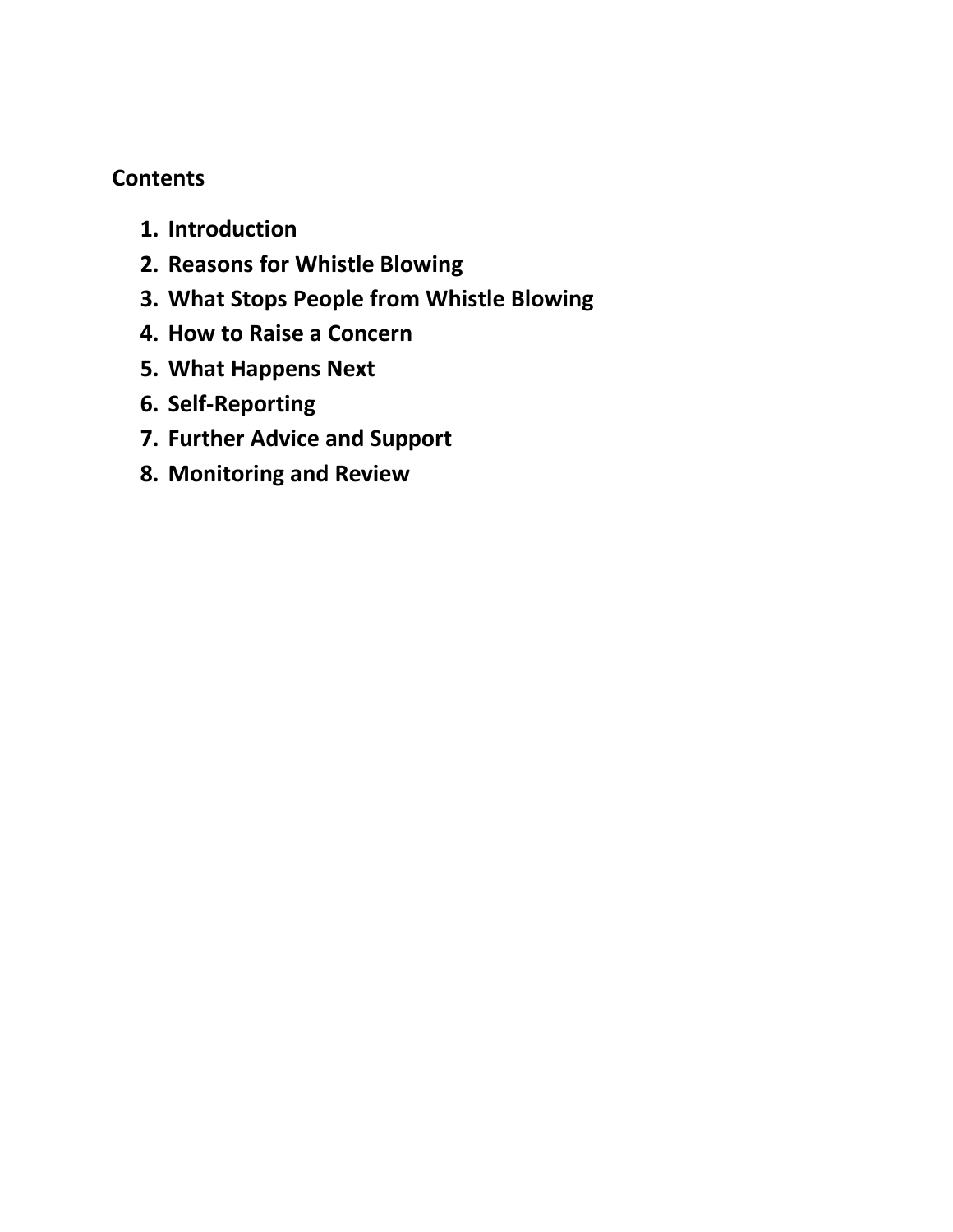## **Whistle Blowing Policy**

#### **Introduction**

This guidance is for staff (including volunteers) working with pupils at Noor Ul Islam Primary School.

Staff must acknowledge their individual responsibility to bring matters of concern to the attention of senior management and/or relevant agencies. Although this can be difficult, this is particularly important where the welfare of children may be at risk.

You may be the first to recognise that something is wrong but may not feel able to express your concerns out of a feeling that this would be disloyal to colleagues or you may fear harassment or victimisation. These feelings, however natural, must never result in a child or young person continuing to be unnecessarily at risk. Remember it is often the most vulnerable children or young persons who are targeted. These children need someone like you to safeguard their welfare.

#### **Don't think what if I'm wrong - think what if I'm right**

#### **Reasons for Whistle Blowing**

- $\triangleright$  Each individual has a responsibility for raising concerns about unacceptable practice or behaviour
- $\triangleright$  To prevent the problem worsening or widening
- $\triangleright$  To protect or reduce risks to others
- $\triangleright$  To prevent becoming implicated yourself

#### **What Stops People from Whistle Blowing**

- $\triangleright$  Fear of starting a chain of events which spirals out of control
- $\triangleright$  Disrupting the work or project
- $\triangleright$  Fear of getting it wrong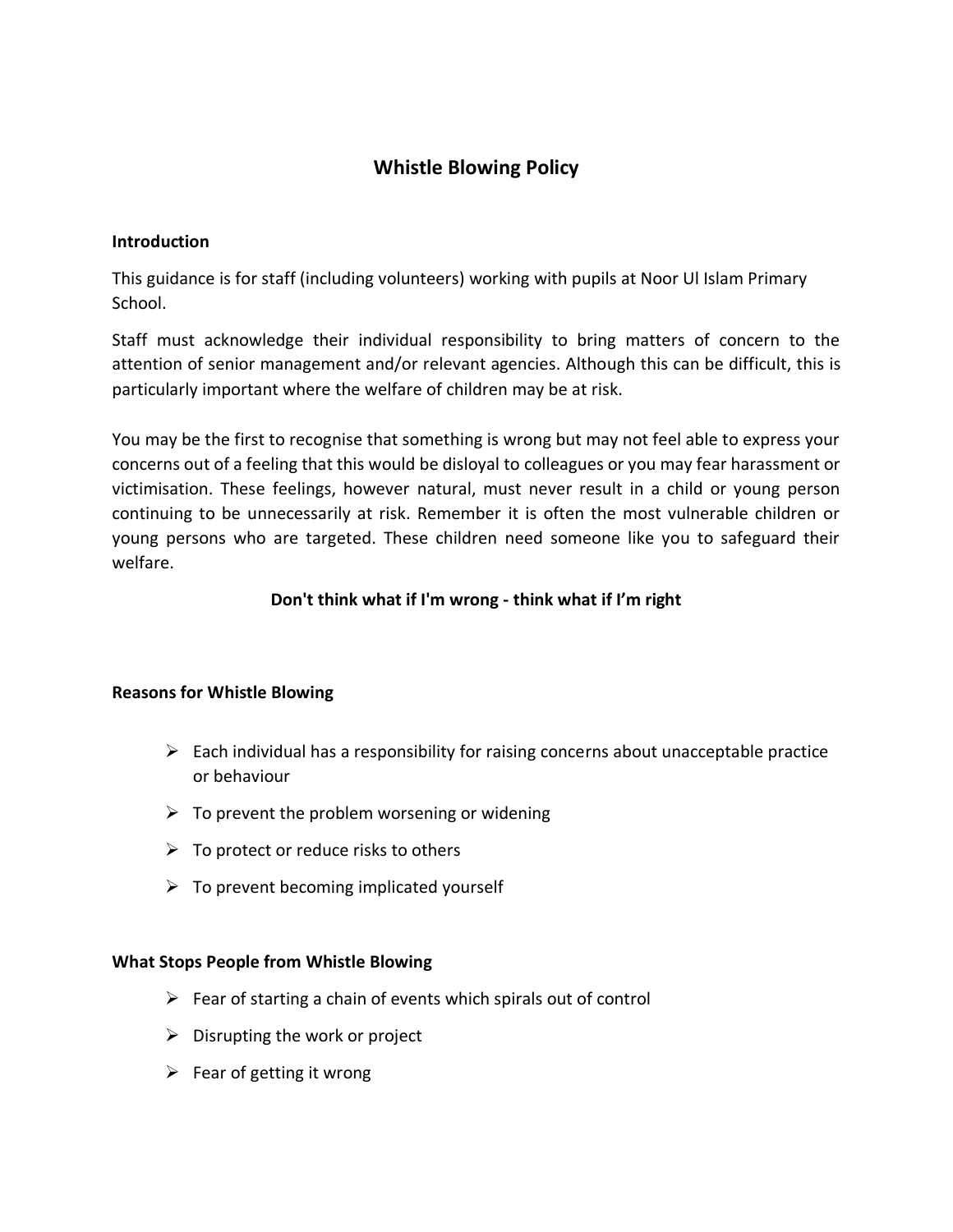- $\triangleright$  Fear of repercussions or damaging careers
- $\triangleright$  Fear of not being believed

#### **How to Raise a Concern**

- ➢ You should voice your concerns, suspicions or uneasiness as soon as you feel you can. The earlier a concern is expressed the easier and sooner action can be taken
- $\triangleright$  Try to pinpoint exactly what practice is concerning you and why
- ➢ Approach the Designated Lead for Child Protection, Miss Hawa Morea or the Headteacher Majid Ishaque
- $\triangleright$  If your concern is about your Headteacher, speak to the Chair of Governors, or you if feel you need to take it to someone outside the school, contact the LA's Child Protection Officer.
- ➢ Make sure you get a satisfactory response don't let matters rest.
- $\triangleright$  Ideally, you should put your concerns in writing, outlining the background and history, giving names, dates and places where ever you can.
- $\triangleright$  A member of staff is not expected to prove the truth of an allegation but will need to demonstrate sufficient grounds for the concern.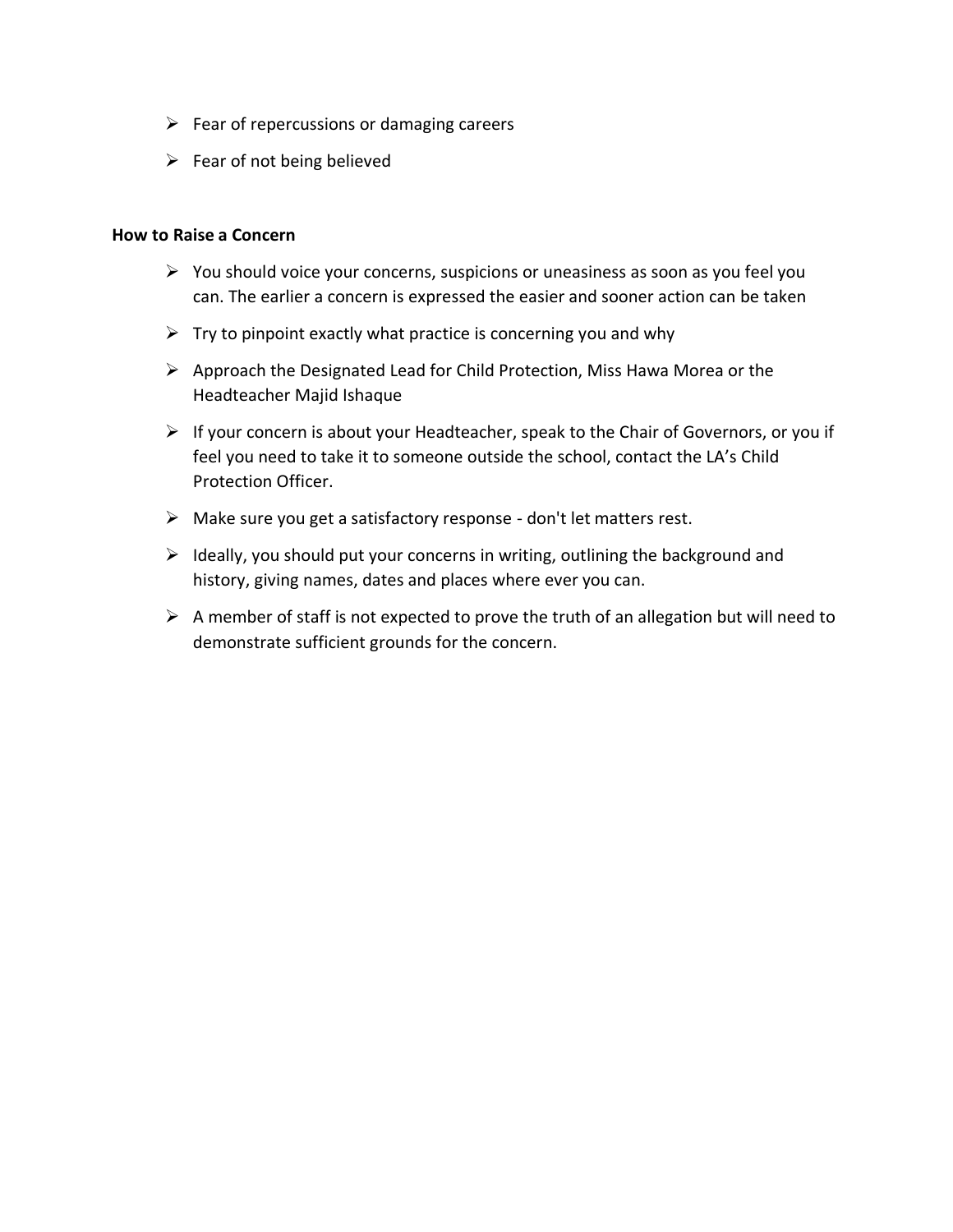#### **What Happens Next**

- $\triangleright$  You should be given information on the nature and progress of any enquiries.
- $\triangleright$  Your employer has a responsibility to protect you from harassment or victimisation.
- $\triangleright$  No action will be taken against you if the concern proves to be unfounded and was raised in good faith.
- $\triangleright$  Malicious allegations may be considered as a disciplinary offence.

#### **Self-Reporting**

There may be occasions where a member of staff has a personal difficulty, perhaps a physical or mental health problem, which they know to be impinging on their professional competence. Staff have a responsibility to discuss such a situation with their line manager so professional and personal support can be offered to the member of staff concerned. Whilst such reporting will remain confidential in most instances, this cannot be guaranteed where personal difficulties raise concerns about the welfare or safety of children.

#### **Further Advice and Support**

It is recognised that whistle blowing can be difficult and stressful. Advice and support is available from the headteacher.

*"Absolutely without fail- challenge poor practice or performance. If you ignore or collude with poor practice it makes it harder to sound the alarm when things go wrong"* (reproduced with acknowledgement to "Sounding the Alarm" – Barnardos)

Further help or advice is available from -

Local Authority Designated Officer (LADO)

Child Protection & Safeguarding Service

Waltham Forest Children & Young People Services

020 8496 2317

*With acknowledgement to Surrey Children's Services for their Model Policy on 'Whistle Blowing'.*